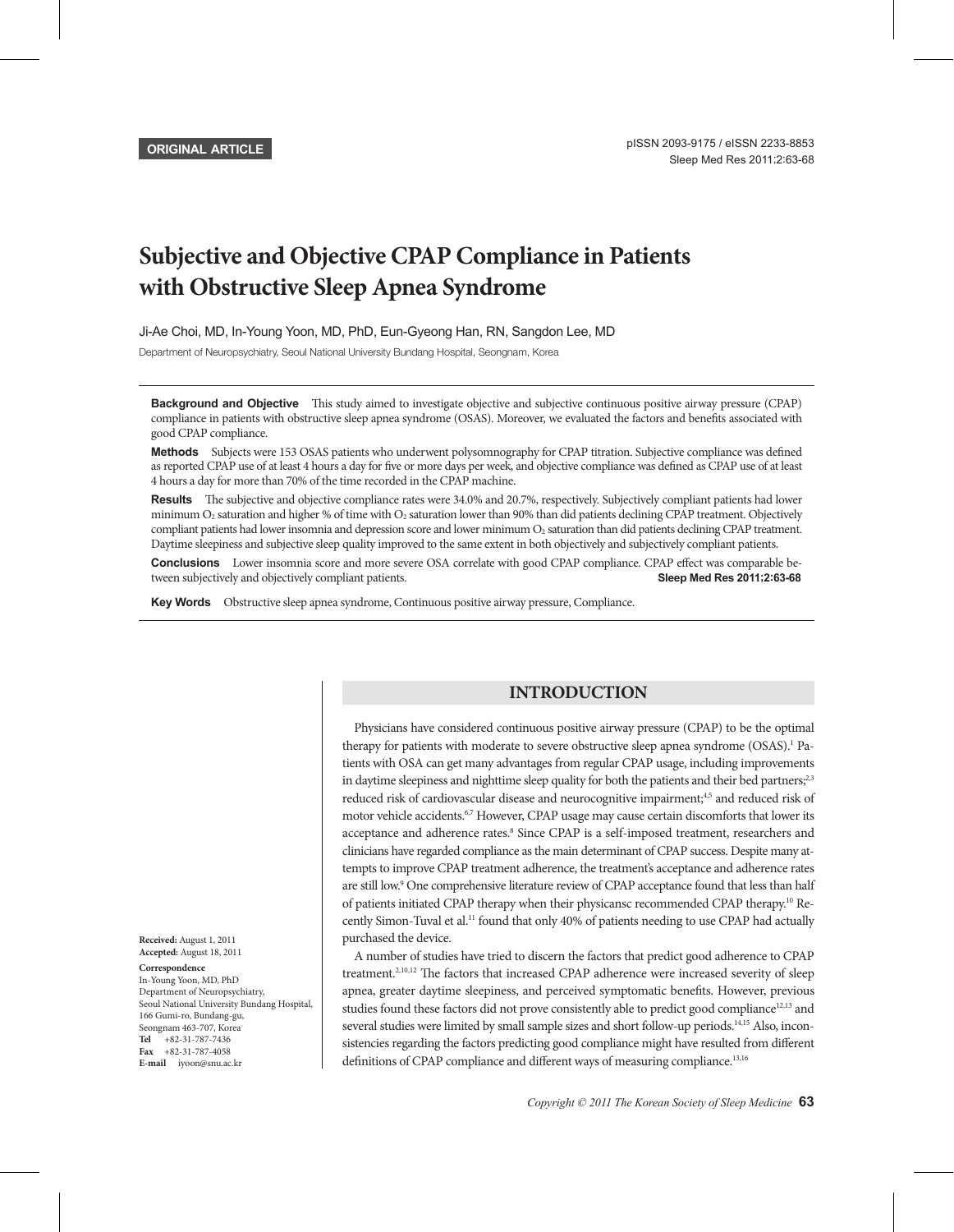This study aimed to investigate both subjective and objective CPAP compliance rates in OSAS patients, using a clear definition of "good compliance." In addition, we tried to find any factors or benefits that correlated with good CPAP compliance and to explore the differences between objective and subjective compliance regarding benefits and predictive factors.

## **METHODS**

## **Subjects**

The study subjects were patients with OSAS who had undergone both baseline and CPAP titration polysomnography (PSG). All subjects had been referred to the sleep laboratory of Seoul National University Bundang Hospital between November 2006 and September 2009. Among 173 OSAS patients whom we initially included in this study, we were unable to contact 15: 9 patients with changed phone numbers, 4 who did not answer calls, and 2 now living overseas. After we excluded a further 4 patients with insufficient information for this study and 1 deceased patient, the study's final analysis examined 153 patients (Fig. 1). The study protocol was approved by our Institutional Review Board, and each subject provided written informed consent.

#### **Polysomnography and CPAP Titration**

We performed nocturnal PSG on all subjects using an EmblaTM N 7000 recording system (Embla; Reykjavik, Iceland) with standard electrodes and sensors. Electroencephalography electrodes were applied at C3/A2, O1/A2, and O2/A1, and two electrooculography (EOG) electrodes were applied at the sides of each eye, to record horizontal and vertical eye movements. We applied submental electromyography (EMG) electrodes to the submentalis muscle, and EMG of both anterior tibialis muscles recorded limb movements during sleep. Strain gauges recorded chest and abdominal respiratory movements, and nasal pres-





sure cannulas measured airflow. To measure arterial oxygen saturation, we placed pulse oximeters on subjects' index fingers. Based on the criteria of Rechtschaffen and Kales,<sup>17</sup> we scored every 30-sec NPSG epoch. We defined apnea as a complete cessation of airflow  $\geq 10$  sec; hypopnea as a 50% reduction in airflow  $\geq$  10 sec, accompanied by either  $\geq$  4% desaturation or an EEG recorded arousal;<sup>18</sup> and Apnea-Hypopnea Index as total apnea and hypopnea events per hour of sleep.

Based on OSA severity and physical examinations of subjects' upper airways, we recommended that the study subjects use CPAP. Patients with OSAS who accepted CPAP treatment underwent a second polysomnographic study, for CPAP titration. We determined each subject's optimal CPAP pressure as the lowest pressure value that minimized respiratory events and snoring.

## **Assessments**

Prior to the baseline PSG study, we reviewed subjects' medical histories and recorded their anthropometric data [body mass index (BMI) and neck, waist, and hip circumferences]. To determine whether pretreatment symptoms might affect compliance, and whether good compliance could change these symptoms, we had subjects complete several questionnaires before and during their CPAP use. We evaluated excessive daytime sleepiness, subjective sleep quality, and depressive symptoms with the Epworth sleepiness scale (ESS),<sup>19</sup> Pittsburgh sleep quality index (PSQI),<sup>20</sup> and Beck depression inventory (BDI),<sup>21</sup> respectively.

To obtain subjective compliance data, we contacted the subjects via telephone or in-person interviews, and they answered a simple question regarding their CPAP use: how many hours per night and nights per week did they use CPAP treatment? We obtained objective compliance information from data cards inside the CPAP machine. Subjective compliance was defined as reported CPAP use of at least 4 hours a day, for 5 or more days per week, and objective compliance was defined as CPAP use of at least 4 hours a day for more than 70% of the time recorded in the CPAP machine. The non-compliant group comprised patients who declined the CPAP treatment. We asked those who discontinued CPAP by the evaluation time to estimate how long they had used the CPAP device before discontinuation. The patients in this study have received 3 months to 3 years of follow-up.

#### **Data Analysis**

SPSS version 15.0 was used for the statistical analysis. We present the results for continuous variables are presented as mean ± SD, and we used a chi-square analysis or independent t-test to examine the differences between the compliant and noncompliant groups. Finally, we applied a paired samples t-test to test the variations in ESS, PSQI, and BDI scores before and after the CPAP treatment. Statistical significance was defined at p < 0.05 for two-tailed tests.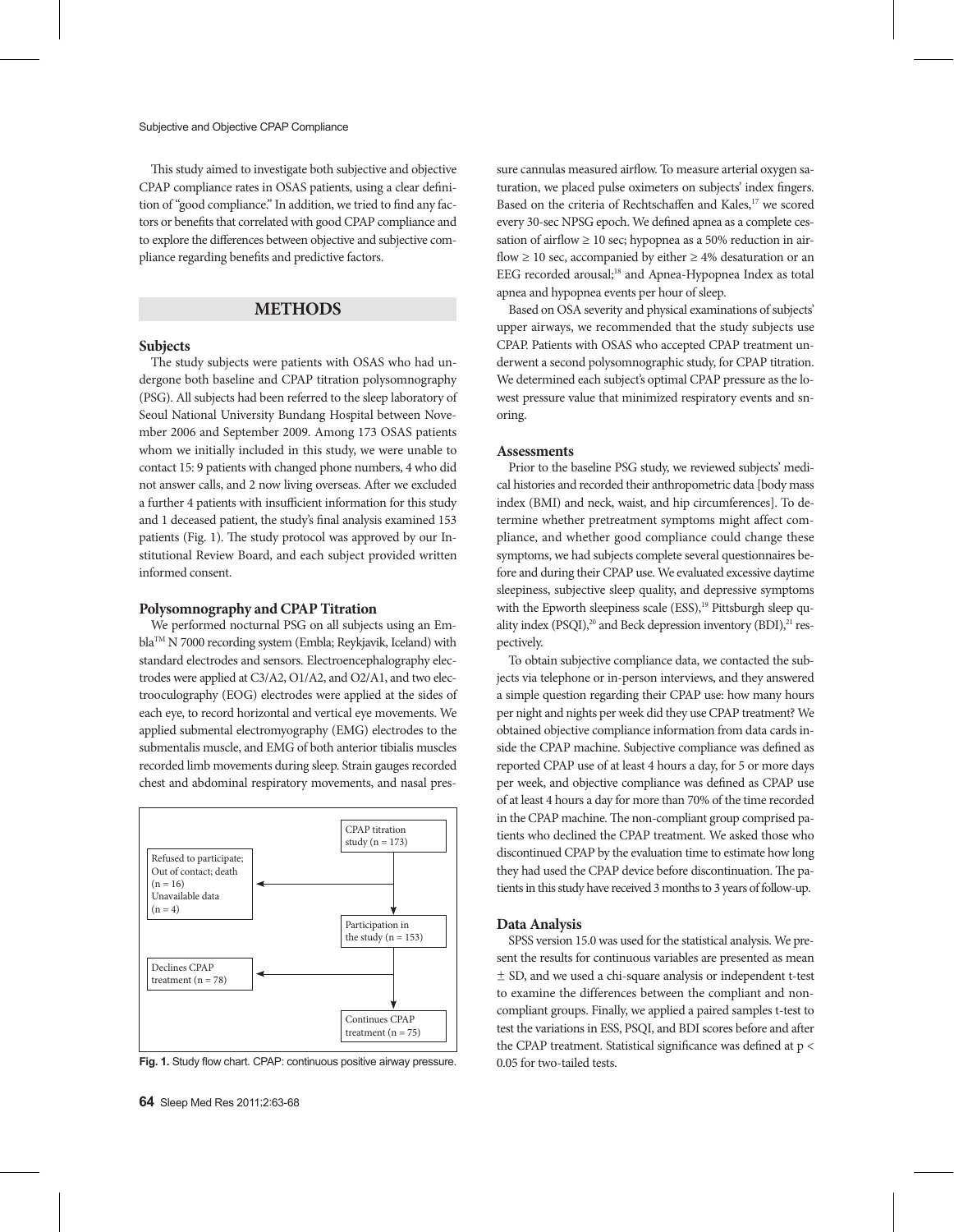## **RESULTS**

## **Characteristics of OSAS Patients Requiring CPAP Treatment**

The baseline demographic and polysomnographic characteristics of OSAS patients are shown in the Table 1. Of the 153 patients, we excluded 12 in our analysis due to missing data. The included subjects' mean age was  $53.1 \pm 11.4$  years, and  $87.9\%$ of the subjects were male. As expected, patients requiring CP-AP treatment were overweight and had severe OSAS. The av-

**Table 1.** Demographics and clinical characteristics of OSAS patients (n =  $141^{\circ}$ )

| Characteristics                | Mean  | SD.   |
|--------------------------------|-------|-------|
| Age $(yr)$                     | 53.06 | 11.44 |
| Sex, male (%)                  | 87.9  |       |
| BMI (kg/m <sup>2</sup> )       | 27.40 | 4.27  |
| BDI (score)                    | 8.17  | 6.69  |
| PSQI (score)                   | 8.42  | 3.85  |
| ESS (score)                    | 11.58 | 5.62  |
| RDI (events/h)                 | 54.30 | 24.53 |
| AI (events/h)                  | 38.44 | 25.87 |
| Mean $O_2$ saturation $(\%)$   | 92.47 | 7.73  |
| Lowest $O_2$ saturation $(\%)$ | 74.87 | 10.21 |
| % time of $O_2$ < 90%          | 17.10 | 19.20 |

\*Of 153 patients, 12 were not included in the table because of missing data.

OSAS: obstructive sleep apnea syndrome, BMI: body mass index, BDI: Beck depression inventory, PSQI: Pittsburgh sleep quality index, ESS: Epworth sleepiness scale, RDI: respiratory disturbance index, AI: apnea index.

**Table 3.** Differences between subjectively compliant and non-compliant patients

erage CPAP pressure in the CPAP titration study was  $9.4 \pm 2.7$ cm H<sub>2</sub>O.

#### **Compliance to CPAP Treatment**

Among the 153 OSAS patients whom we had recommended to use CPAP, 52 met our definition of subjective CPAP compliance, and we identified 28 of 135 subjects who provided data cards as objectively compliant patients. Therefore, subjective and objective CPAP compliance was 34% and 20.7%, respectively. About three-fourths (71.8%) of the subjectively compliant patients were also objectively compliant, while 78 patients declined CPAP treatment due to mask discomfort, treatment ineffectiveness, or the inconvenience of being attached to a machine during sleep. Regarding time to discontinuation, 27 patients (34.6%) did not try CPAP therapy after their initial CPAP titration, and 28 patients (35.9%) declined to continue their CPAP treatment within one month (Table 2). The discontinuation rate after 3 months of CPAP use was 15.1%.

#### **Predictors of CPAP Compliance**

Table 3 compares the characteristics of subjectively compliant

| Table 2. CPAP use discontinuation time among 78 patients |  |  |  |
|----------------------------------------------------------|--|--|--|
|----------------------------------------------------------|--|--|--|

| Time (month)    | $n (\%)$ |
|-----------------|----------|
| Titration only  | 27(34.6) |
| < 1             | 28(35.9) |
| $1 \leq z > 3$  | 11(14.1) |
| $3 \leq z > 6$  | 3(3.8)   |
| $6 \leq z > 12$ | 8(10.3)  |
| >12             | 1(1.3)   |

CPAP: continuous positive airway pressure.

|                          | Compliant patients ( $n = 48$ ) | Non-compliant patients $(n = 73)$ | p-value |
|--------------------------|---------------------------------|-----------------------------------|---------|
| Age (years)              | $51.96 \pm 10.77$               | $55.18 \pm 12.40$                 | 0.144   |
| Males $(\%)$             | 89.6                            | 83.6                              | 0.256   |
| BMI (kg/m <sup>2</sup> ) | $28.04 \pm 4.58$                | $26.73 \pm 4.12$                  | 0.105   |
| $HTN(\% )$               | 22.9                            | 30.1                              | 0.255   |
| CPAP pressure (mmHg)     | $10.13 \pm 2.70$                | $9.15 \pm 2.69$                   | 0.054   |
| BDI (score)              | $7.88 \pm 6.71$                 | $9.21 \pm 7.05$                   | 0.303   |
| PSQI (score)             | $7.90 \pm 3.59$                 | $9.26 \pm 4.10$                   | 0.063   |
| ESS (score)              | $12.63 \pm 5.45$                | $10.86 \pm 5.96$                  | 0.102   |
| RDI (events/h)           | $57.77 \pm 23.30$               | $51.07 \pm 25.72$                 | 0.148   |
| AI (events/h)            | $42.59 \pm 25.34$               | $34.12 \pm 25.52$                 | 0.076   |
| Mean $O_2$ saturation    | $90.82 \pm 12.61$               | $93.73 \pm 2.35$                  | 0.120   |
| Lowest $O2$ saturation   | $71.90 \pm 10.50$               | $77.82 \pm 8.95$                  | 0.001   |
| T90(%)                   | $20.54 \pm 20.21$               | $13.06 \pm 16.68$                 | 0.029   |

Values are mean ± SD.

BMI: body mass index, HTN: hypertension, CPAP: continuous positive airway pressure, BDI: Beck depression inventory, PSQI: Pittsburgh sleep quality index, ESS: Epworth sleepiness scale, RDI: respiratory disturbance index, AI: apnea index, T90: percent sleep time oxygen saturation was below 90%.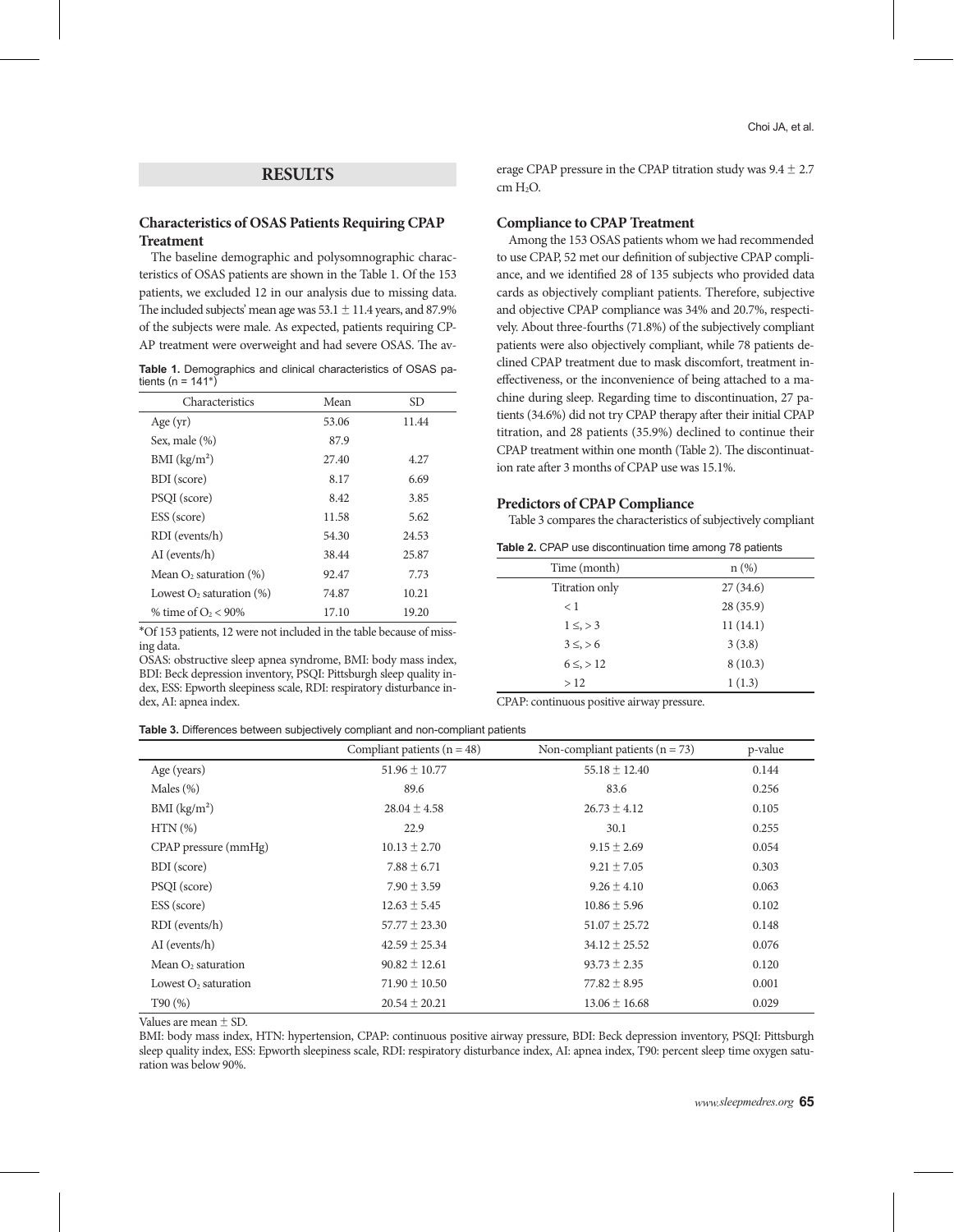patients and non-compliant patients. Subjectively compliant patients did not differ significantly from non-compliant patients regarding age ( $p = 0.144$ ), sex ( $p = 0.256$ ), ESS score ( $p = 0.102$ ), BMI ( $p = 0.105$ ), or hypertension (HTN; 0.255). The two groups also did not differ regarding the respiratory disturbance index (RDI;  $p = 0.148$ ), but the subjectively compliant group had a lower minimum  $O_2$  saturation ( $p = 0.001$ ) and a higher % of time that  $O_2$  saturation was lower than 90% ( $p = 0.029$ ) than the noncompliant patients did. Also, the subjectively compliant group had higher CPAP pressure ( $p = 0.054$ ) and PSQI ( $p = 0.063$ ), although the difference was statistically insignificant. Objectively compliant patients had lower scores on the PSQI (p < 0.001) and BDI ( $p = 0.042$ ), a higher BMI ( $p = 0.037$ ), and a lower minimum  $O_2$  saturation ( $p = 0.006$ ) than non-compliant patients did (Table 4). However, we found no significant differences between objectively compliant patients and non-compliant patients in ESS score ( $p = 0.822$ ), RDI ( $p = 0.107$ ), and % of time that  $O_2$  saturation was lower than 90% ( $p = 0.113$ ).

## **Benefits of CPAP Treatment According to CPAP Compliance**

Table 5 shows the changes in BDI, ESS, PSQI, and BMI after CPAP treatment. In the subjectively compliant group, we observed a statistically significant reduction in ESS score (11.51  $\pm$ 5.2 vs. 7.91  $\pm$  5.58, p < 0.001) and PSQI score (8.00  $\pm$  3.97 vs. 5.66  $\pm$  2.90, p < 0.001). Mean duration of CPAP usage in this group was 19.54 ± 11.00 months. Likewise, ESS and PSQI scores decreased significantly after about 18 months (18.17  $\pm$  10.17) of objectively good compliance with CPAP treatment (ESS 11.14 ± 5.06 vs.  $6.50 \pm 3.85$ , p < 0.001; PSQI  $6.18 \pm 2.65$  vs.  $4.55 \pm 2.11$ , p = 0.011). Changes in ESS and PSQI score did not differ between the subjectively and objectively compliant groups (ΔESS  $3.6 \pm 5.4$  vs.  $4.6 \pm 5.2$ , p = 0.479;  $\triangle$ PSQI 2.3  $\pm$  3.2 vs. 1.6  $\pm$  2.8, p = 0.393). BDI score decreased significantly in the objectively CP-AP compliant group only (6.23  $\pm$  5.38 vs. 4.05  $\pm$  4.30, p = 0.006), but these subjects' average BDI scores were in the normal range before CPAP treatment.

**Table 4.** Differences between objectively compliant and non-compliant patients

|                          | Compliant patients ( $n = 25$ ) | Non-compliant patients ( $n = 73$ ) | p-value        |
|--------------------------|---------------------------------|-------------------------------------|----------------|
| Age (years)              | $53.68 \pm 8.62$                | $55.18 \pm 12.40$                   | 0.509          |
| Males $(\%)$             | 88.0                            | 83.6                                | 0.432          |
| BMI (kg/m <sup>2</sup> ) | $28.79 \pm 4.40$                | $26.73 \pm 4.12$                    | 0.037          |
| $HTN(\% )$               | 28.0                            | 30.1                                | 0.527          |
| CPAP pressure (mmHg)     | $10.32 \pm 2.34$                | $9.15 \pm 2.69$                     | 0.056          |
| BDI (score)              | $6.04 \pm 5.18$                 | $9.21 \pm 7.05$                     | 0.042          |
| PSQI (score)             | $6.44 \pm 2.71$                 | $9.26 \pm 4.10$                     | ${}_{< 0.001}$ |
| ESS (score)              | $11.16 \pm 4.79$                | $10.86 \pm 5.96$                    | 0.822          |
| RDI (events/h)           | $60.76 \pm 25.68$               | $51.07 \pm 25.72$                   | 0.107          |
| AI (events/h)            | $43.62 \pm 27.85$               | $34.12 \pm 25.52$                   | 0.119          |
| Mean $O2$ saturation     | $92.65 \pm 2.92$                | $93.73 \pm 2.35$                    | 0.067          |
| Lowest $O_2$ saturation  | $71.88 \pm 9.41$                | $77.82 \pm 8.95$                    | 0.006          |
| T90(%)                   | $19.41 \pm 18.32$               | $13.06 \pm 16.68$                   | 0.113          |

Values are mean ± SD.

BMI: body mass index, HTN: hypertension, CPAP: continuous positive airway pressure, BDI: Beck depression inventory, PSQI: Pittsburgh sleep quality index, ESS: Epworth sleepiness scale, RDI: respiratory disturbance index, AI: apnea index, T90: percent sleep time with oxygen saturation below 90%.

| Table 5. Changes in BDI, ESS, and PSQI scores and BMI according to CPAP compliance |  |  |  |
|------------------------------------------------------------------------------------|--|--|--|
|------------------------------------------------------------------------------------|--|--|--|

| CPAP compliance                                |                          | Before CPAP therapy | After CPAP therapy | p-value        |
|------------------------------------------------|--------------------------|---------------------|--------------------|----------------|
| Subjectively compliant                         | BDI (score)              | $8.43 \pm 7.08$     | $7.40 \pm 8.36$    | 0.348          |
| patients ( $n = 35$ )                          | ESS (score)              | $11.51 \pm 5.21$    | $7.91 \pm 5.58$    | ${}_{< 0.001}$ |
|                                                | PSQI (score)             | $8.00 \pm 3.97$     | $5.66 \pm 2.90$    | ${}_{< 0.001}$ |
|                                                | BMI (kg/m <sup>2</sup> ) | $28.44 \pm 4.62$    | $28.53 \pm 3.79$   | 0.829          |
| Objectively compliant<br>patients ( $n = 22$ ) | BDI (score)              | $6.23 \pm 5.38$     | $4.05 \pm 4.30$    | 0.006          |
|                                                | ESS (score)              | $11.14 \pm 5.06$    | $6.50 \pm 3.85$    | ${}_{< 0.001}$ |
|                                                | PSQI (score)             | $6.18 \pm 2.65$     | $4.55 \pm 2.11$    | 0.011          |
|                                                | BMI (kg/m <sup>2</sup> ) | $29.62 \pm 3.91$    | $29.37 \pm 2.91$   | 0.639          |
|                                                |                          |                     |                    |                |

Values are mean ± SD.

BMI: body mass index, BDI: Beck depression inventory, PSQI: Pittsburgh sleep quality index, ESS: Epworth sleepiness scale, CPAP: continuous positive airway pressure.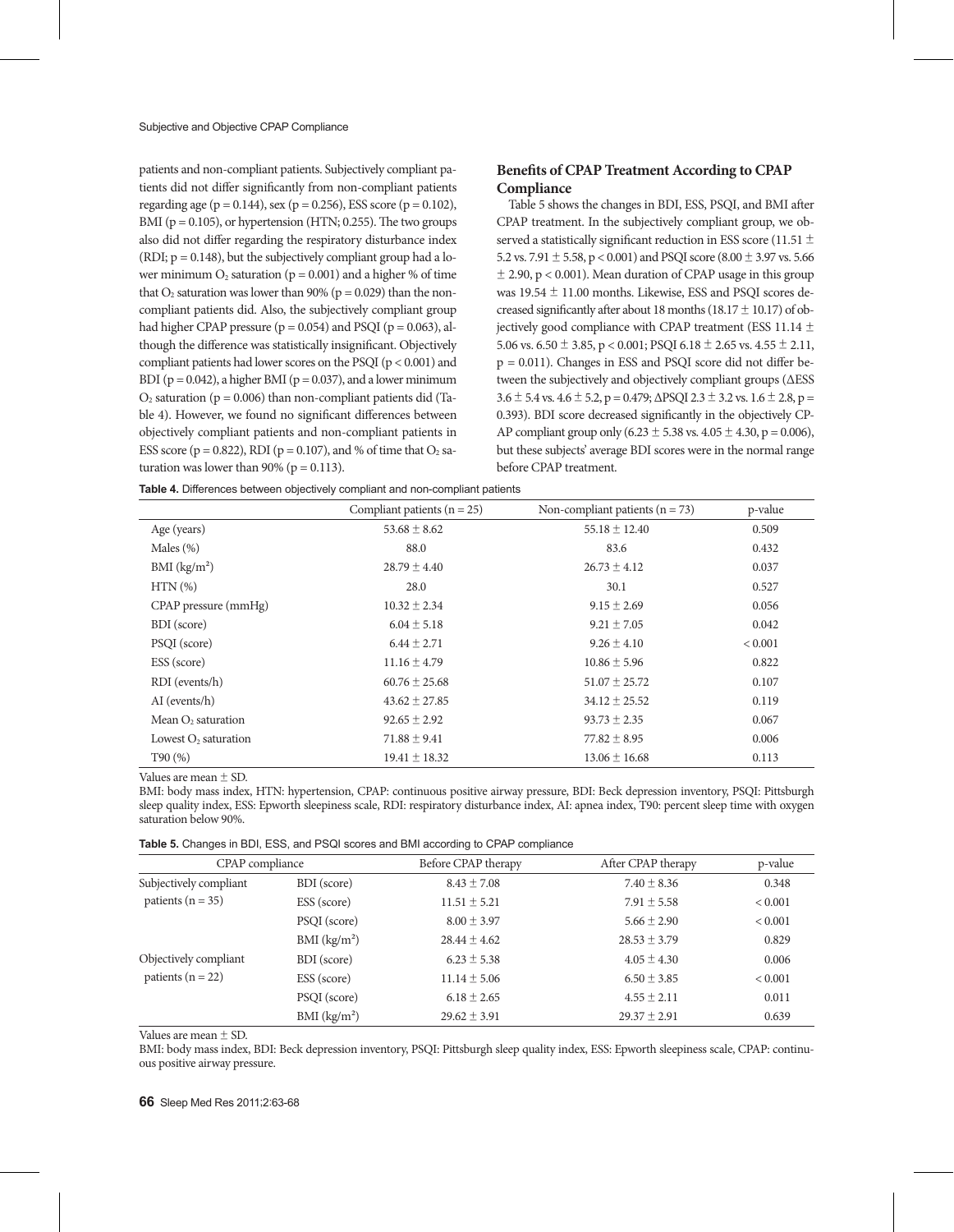# **DISCUSSION**

We could classify 34% of OSAS patients who tried CPAP therapy as subjectively compliant to CPAP use, and 20.7% of the CPAP patients showed CPAP compliance based on objective data. Our study's compliance rate was lower than that in previous studies, which showed compliance rates ranging from 40 to 80%.22,23 However, because of the lack of common criteria for compliance, reported compliance rates have varied across studies, which have occasionally overestimated such rates. Some studies did not include patients who received prescriptions for CPAP but did not obtain the CPAP device.<sup>22,24</sup> We chose a strict definition of CPAP compliance ( $\geq 4$  h use for 70% of days) and computed compliance rates that included the patients who underwent the CPAP titration study only. In addition, the low compliance rate might relate to cultural differences and follow-up strategies after CPAP prescription. In this naturalistic study, we did not have any additional educational programs to improve CPAP adherence.

We evaluated compliance rates based on, not only self-reported data, but also objective data from the CPAP device. Interestingly, about three-fourths of subjectively compliant patients were also objectively compliant CPAP users. Previous studies have found that compliance based on objective monitoring of CPAP use is much lower than is that obtained through self-report.25,26 This study also supports the idea that OSA patients tend to overestimate their CPAP use, but we found no great difference between subjective reports and objective data. These results demonstrate that subjective reports reflect the realities of CPAP use to a reliable extent, although the determination of objective compliance is important for evaluating CPAP compliance.

In this study, most patients who gave up CPAP therapy discontinued their CPAP treatment within the three months of our CPAP trial. Several previous studies have reported this pattern of use. Rolfe et al.<sup>27</sup> discovered that 78% of treatment interruptions happened within 2 months and 90% within 4 months of prescription. Weaver et al.<sup>15</sup> also found that patients adherent over the first 1 to 3 months tend to continue their CPAP therapy. These data indicate the first few months of CPAP therapy comprise the most critical period for determining long-term compliance, and this underscores that early intervention to improve adherence is essential in CPAP treatment. In this study, about 35% of CPAP-declining patients did not initiate CPAP therapy after their CPAP pressure titration trials. Wolkove et al.<sup>23</sup> similarly reported that one-third of patients did not accept CP-AP treatment after receiving an OSA diagnosis and undergoing a CPAP trial. These findings suggest that failing to begin CPAP therapy depends partly on one's first experience and underscore the need for sufficient education and support during the initial titration trial.

Researchers have suggested many factors that possibly pre-

Choi JA, et al.

dict CPAP compliance.<sup>10,13,28,29</sup> There are no consistent findings across studies, but the well-known factors relating to CPAP compliance include increased OSA severity, excessive daytime sleepiness, improvement in symptoms and/or sleep disturbances, and subjective satisfaction. Regarding the impact of RDI on CPAP compliance, previous studies have given conflicting results.16,24,30 In this study, we found no RDI difference between the compliant and non-compliant groups. However, compliance correlated with oxygen desaturation during sleep, i.e., nadir SaO<sub>2</sub> and % of time  $O_2$  saturation was lower than 90%. These results support the idea that increased OSA severity correlates positively with CPAP compliance, and degree of nocturnal hypoxemia could be the most sensitive factor for predicting long-term CPAP compliance, more sensitive than respiratory disturbances are.<sup>12,31,32</sup>

In addition, compliant subjects had lower PSQI scores in this study. In several previous studies, CPAP adherence showed no association with PSG sleep measures or subjective reports of sleep quality,<sup>31,33,34</sup> but other studies reported subjectively poor sleep quality in OSAS patients might correlate with difficulty in adhering to CPAP.<sup>35,36</sup> Supposedly, patients with poor sleep quality are sensitive to CPAP's side effects, such as nasal problems, mask discomfort, and noise. Also, sleep disruption and insomnia are symptoms of depression, and researchers have proposed that comorbid depression has a negative influence on adherence to CPAP therapy.37,38

These findings suggest physicians need to evaluate patient sleep quality and depressive symptoms before trying them on CPAP treatment, because patients suffering from insomnia or depression may have increased risks of CPAP discontinuation. In concert with other studies' results,<sup>25,28,30,39</sup> both ESS and PS-QI scores decreased significantly in the subjectively compliant and objectively compliant group. Both compliant groups showed similar levels of improvement in daytime sleepiness and sleep quality. Pépin et al.<sup>40</sup> mentioned that low CPAP adherence is the most frequent explanation for residual excessive sleepiness during CPAP use.

The relatively short follow-up period, insufficient number of objectively compliant patients, and lack of cardiovascular variables in evaluating CPAP effects could limit this study's implications. However, as a study performed in a real clinical setting, this study might provide a basis for measuring and improving CPAP compliance. In conclusion, this study identified about 70% of subjectively compliant patients as objectively compliant CP-AP users, and CPAP's effect in subjectively compliant patients compared to its effect in objectively compliant patients. Most CPAP non-compliant patients discontinued CPAP therapy within the first three months, and higher insomnia and depression scores and less severe nocturnal hypoxemia correlated with poor CPAP compliance in OSA patients. Early intervention is needed to improve CPAP compliance. Clinicians should pay attention to patients who have non-adherence risk factors, such as depression, poor sleep quality, and less severe OSA.